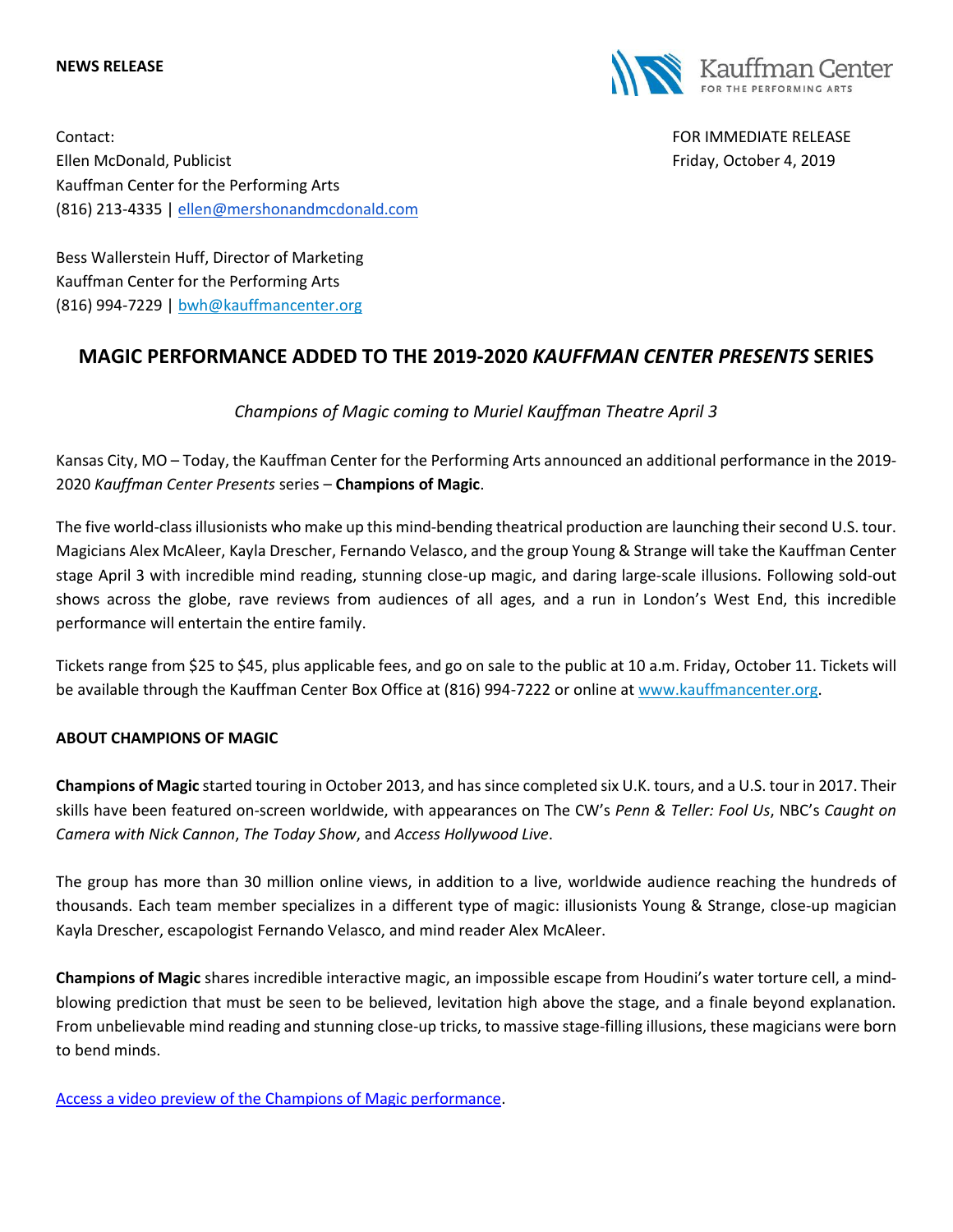#### **ABOUT THE CAST**

**Young & Strange** formed a childhood friendship through their common love for all things magic. They spent their teen years trying to replicate Las Vegas-style illusions using cardboard and tape. This innovative mindset allowed them to become one of the most unique illusion acts in the world. As their career in magic took off, their innovation with amazing illusions has garnered attention from around the world.

**Alex McAleer** possesses the uncanny ability to investigate audiences' minds and read thoughts. His unbelievable talent is rooted in his study of physics, mentalists, and hypnotists throughout his teen years. McAleer is a familiar face on international television and has also written several books about his mind reading techniques.

**Kayla Drescher** is a magician one must see to believe. Using a contemporary style of magic, Drescher wows audiences by making everyday objects levitate and teleport. She has appeared on multiple television programsincluding The CW's *Penn & Teller: Fool Us*, and *The Today Show*'s televised competition series "Magic Mondays." Through winning the "Magic Mondays" competition, Drescher earned the regard of acclaimed magician David Copperfield, who named her the next great magician.

At only 21 years old, **Fernando Velasco** captures audiences' attention the moment he steps on the stage. His impossible and death-defying escapes continually push the boundaries of what an escapologist can do. Velasco is the world's youngest escapologist to perform the most dangerous illusion in magic – the Houdini water torture cell.

### *KAUFFMAN CENTER PRESENTS* **SERIES SCHEDULE\***

The *Kauffman Center Presents* series features extraordinary and diverse artists from a variety of musical genres and performance styles. [Access to approved media photos of](https://www.flickr.com/photos/kauffmancenter/sets/72157709544164312/) *Kauffman Center Presents* artists.

#### **2019-2020** *Kauffman Center Presents* **events:**

- Wednesday, October 9 Béla Fleck, Zakir Hussain & Edgar Meyer 7 p.m., Helzberg Hall
- Thursday, October 10 Mary Chapin Carpenter and Shawn Colvin 7 p.m., Helzberg Hall
- Tuesday, November 19 Indigo Girls with Chastity Brown 7:30 p.m., Muriel Kauffman Theatre
- Saturday, February 1 Squirrel Nut Zippers and The Dirty Dozen Brass Band 7:30 p.m., Muriel Kauffman Theatre
- Tuesday, February 18 *National Geographic Live*: From Summit to Sea 7:30 p.m., Muriel Kauffman Theatre
- Wednesday, March 4 Cameron Carpenter with Buster Keaton's *The General* featuring live organ accompaniment – 7 p.m., Helzberg Hall
- Tuesday, March 10 *National Geographic Live*: Pursuit of the Black Panther 7:30 p.m., Muriel Kauffman Theatre
- Tuesday, March 24 Daniel Tiger's Neighborhood: Neighborhood Day 6:30 p.m., Muriel Kauffman Theatre
- Friday, April 3 Champions of Magic 7:30 p.m., Muriel Kauffman Theatre
- Tuesday, April 28 *National Geographic Live*: *Spinosaurus*: Lost Giant of the Cretaceous 7:30 p.m., Muriel Kauffman Theatre
- Tuesday, May 19 An Intimate Evening with David Foster: Hitman Tour Featuring Special Guest Katharine McPhee – 7:30 p.m., Muriel Kauffman Theatre
- Tuesday, May 26 *National Geographic Live*: Where the Wild Things Live 7:30 p.m., Muriel Kauffman Theatre